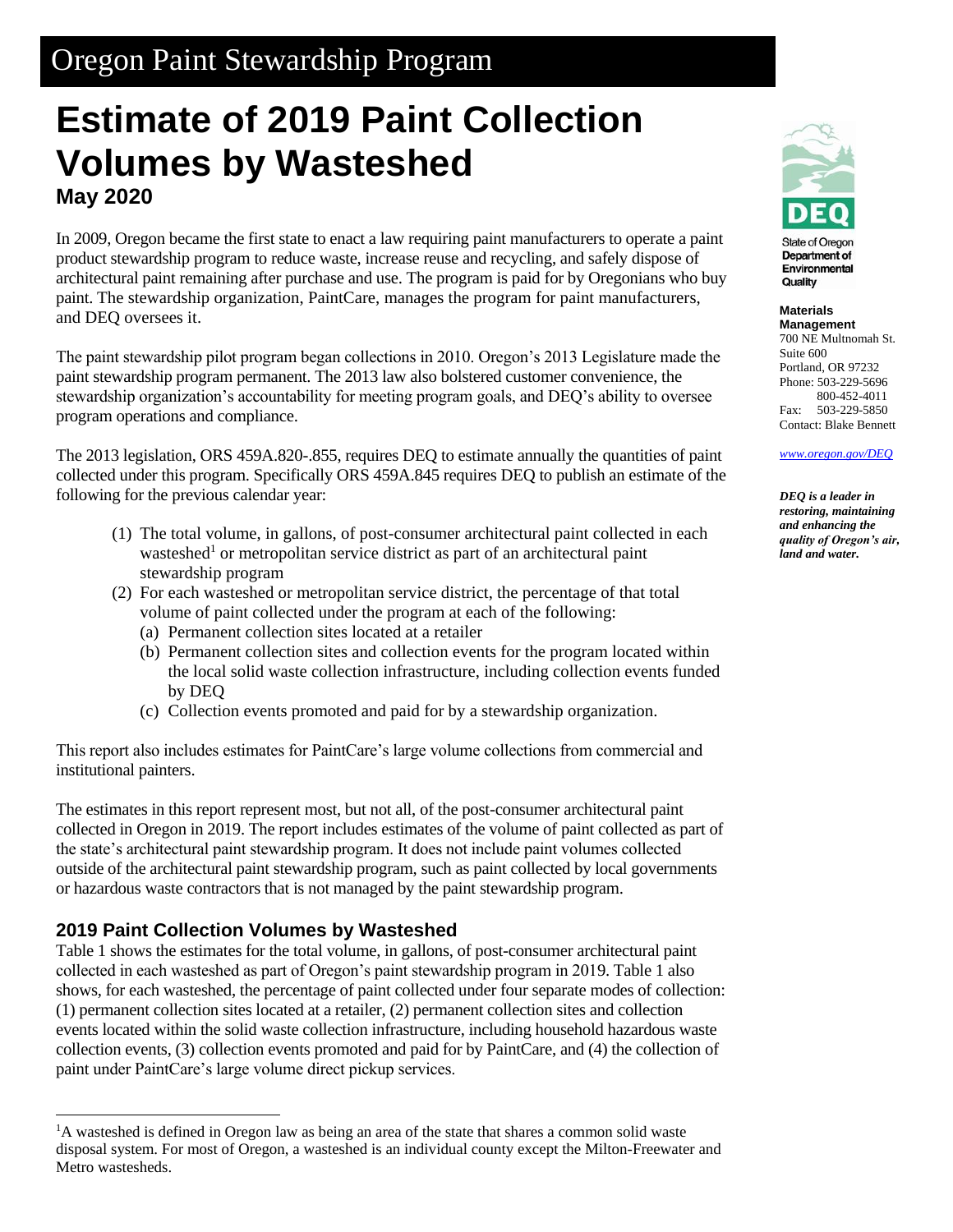| Table 1: Total Gallons and Percent Estimates of 2019 Paint Collection Volumes |                           |                          |                                                  |                                                   |                                                 |
|-------------------------------------------------------------------------------|---------------------------|--------------------------|--------------------------------------------------|---------------------------------------------------|-------------------------------------------------|
| <b>Wasteshed</b>                                                              | <b>Total</b><br>(gallons) | %<br><b>Retail</b>       | % Solid<br><b>Waste</b><br><b>Infrastructure</b> | % PaintCare<br><b>Collection</b><br><b>Events</b> | % Large<br><b>Volume</b><br><b>User/Pick-up</b> |
| Baker                                                                         | 1,232                     | 100.0                    | $\blacksquare$                                   |                                                   |                                                 |
| <b>Benton</b>                                                                 | 12,176                    | 58.9                     | 41.1                                             |                                                   |                                                 |
| Clatsop                                                                       | 6,513                     | 100.0                    | $\blacksquare$                                   | $\blacksquare$                                    | $\overline{\phantom{0}}$                        |
| Columbia                                                                      | 9,269                     | 13.1                     | 86.9                                             |                                                   |                                                 |
| Coos                                                                          | 5,387                     | 42.8                     | 57.2                                             |                                                   |                                                 |
| Crook                                                                         | 3,146                     | 27.4                     | 72.6                                             |                                                   |                                                 |
| Curry                                                                         | 2,716                     | 94.8                     | 5.2                                              | $\qquad \qquad \blacksquare$                      | $\overline{\phantom{0}}$                        |
| <b>Deschutes</b>                                                              | 61,594                    | 58.2                     | 40.2                                             |                                                   | 1.6                                             |
| Douglas                                                                       | 8,326                     | 96.7                     |                                                  |                                                   | 3.3                                             |
| Gilliam                                                                       |                           | $\frac{1}{2}$            |                                                  |                                                   |                                                 |
| Grant                                                                         | 448                       | 100.0                    |                                                  | $\qquad \qquad \blacksquare$                      |                                                 |
| Harney                                                                        | 558                       | 100.0                    |                                                  |                                                   |                                                 |
| <b>Hood River</b>                                                             | 3,629                     | 22.8                     | 77.2                                             | $\blacksquare$                                    | $\overline{\phantom{0}}$                        |
| Jackson                                                                       | 26,638                    | 95.1                     |                                                  | 4.9                                               |                                                 |
| Jefferson                                                                     | 751                       | 100.0                    |                                                  |                                                   |                                                 |
| Josephine                                                                     | 9,824                     | 95.3                     |                                                  | 4.7                                               |                                                 |
| Klamath                                                                       | 5,529                     | 100                      |                                                  | $\overline{\phantom{a}}$                          | $\overline{\phantom{0}}$                        |
| Lake                                                                          | 598                       | $\overline{\phantom{a}}$ | 100.0                                            |                                                   |                                                 |
| Lane                                                                          | 63,288                    | 62.1                     | 34.9                                             | 2.0                                               | 0.9                                             |
| Lincoln                                                                       | 9,456                     | 12.8                     | 87.2                                             |                                                   |                                                 |
| Linn                                                                          | 20,272                    | 67.4                     | 10.8                                             | $\qquad \qquad \blacksquare$                      | 21.8                                            |
| Malheur                                                                       | 1,570                     | 100.0                    | -                                                |                                                   |                                                 |
| Marion                                                                        | 52,383                    | 45.8                     | 47.2                                             | $\overline{\phantom{a}}$                          | 7.0                                             |
| Metro                                                                         | 425,760                   | 43.5                     | 51.0                                             |                                                   | 5.5                                             |
| Milton-Freewater                                                              | 573                       | $\overline{\phantom{a}}$ | -                                                | 100.0                                             |                                                 |
| Morrow                                                                        | 284                       |                          | 100.0                                            |                                                   |                                                 |
| Polk                                                                          | 503                       | $\overline{\phantom{0}}$ | 100.0                                            | $\overline{\phantom{0}}$                          |                                                 |
| Sherman                                                                       | 391                       | ۰                        | 100.0                                            |                                                   |                                                 |
| Tillamook                                                                     | 4,625                     | 10.4                     | 89.6                                             | $\qquad \qquad \blacksquare$                      | -                                               |
| Umatilla                                                                      | 4,281                     | 10.4                     | 89.6                                             |                                                   |                                                 |
| Union                                                                         | 3,697                     | 92.3                     | 7.7                                              |                                                   |                                                 |
| Wallowa                                                                       | 576                       | 100.0                    | ۰                                                |                                                   |                                                 |
| Wasco                                                                         | 4,782                     | 49.3                     | 50.7                                             | $\overline{\phantom{a}}$                          | 4.5                                             |
| Wheeler                                                                       | $\sim$                    | ÷,                       | $\overline{\phantom{a}}$                         |                                                   |                                                 |
| Yamhill                                                                       | 16,313                    | 75.4                     | 17.9                                             | 6.2                                               | 0.5                                             |
| <b>Total</b>                                                                  | 767,088                   | 51.6                     | 43.4                                             | 0.6                                               | 4.4                                             |